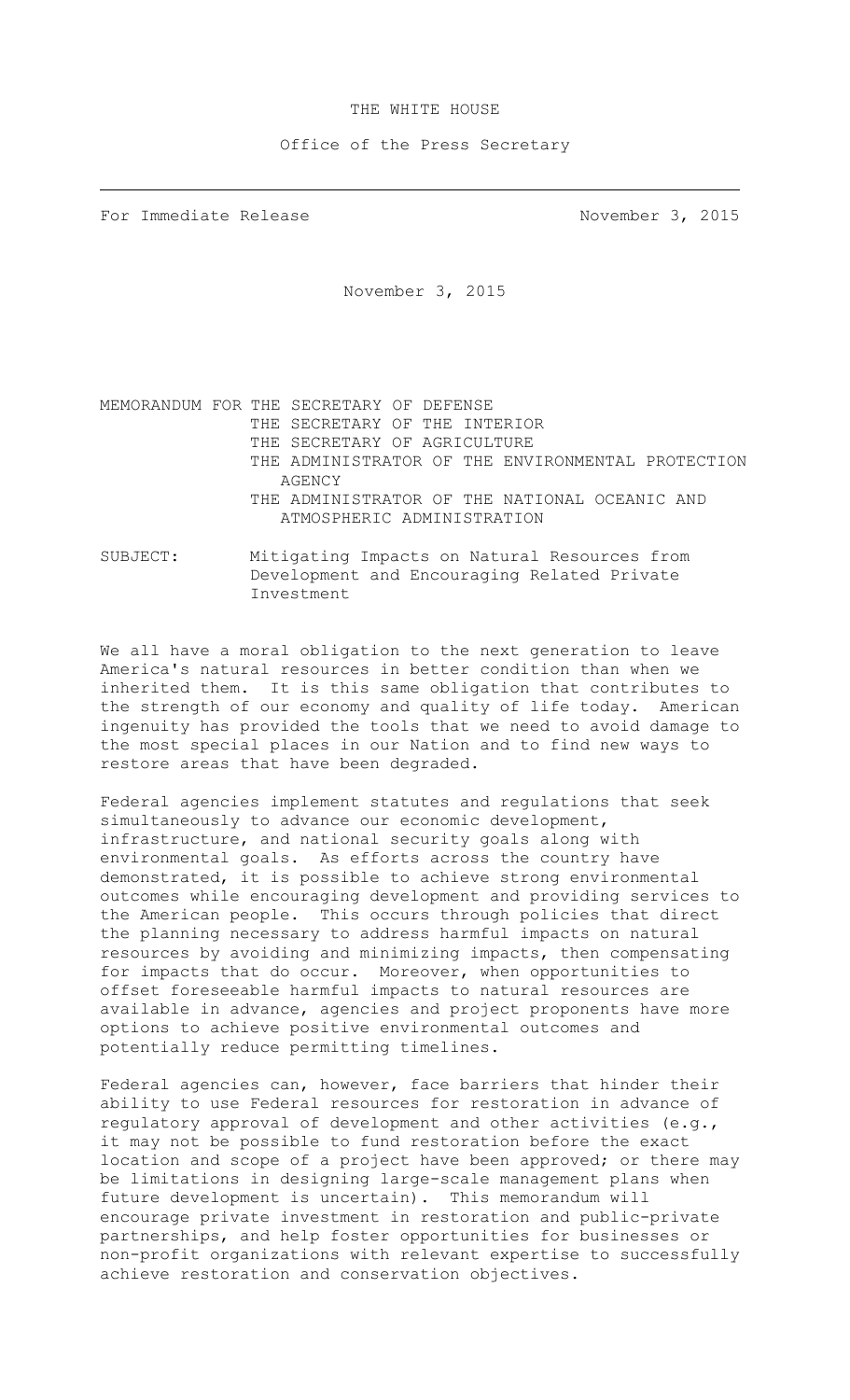One way to increase private investment in natural resource restoration is to ensure that Federal policies are clear, work similarly across agencies, and are implemented consistently within agencies. By encouraging agencies to share and adopt a common set of their best practices to mitigate for harmful impacts to natural resources, the Federal Government can create a regulatory environment that allows us to build the economy while protecting healthy ecosystems that benefit this and future generations. Similarly, in non-regulatory circumstances, private investment can play an expanded role in achieving public natural resource restoration goals. For example, performance contracts and other Pay for Success approaches offer innovative ways to finance the procurement of measurable environmental benefits that meet high government standards by paying only for demonstrated outcomes.

Therefore, by the authority vested in me as President by the Constitution and the laws of the United States of America, and to protect the health of our economy and environment, I hereby direct the following:

Section 1. Policy. It shall be the policy of the Departments of Defense, the Interior, and Agriculture; the Environmental Protection Agency; and the National Oceanic and Atmospheric Administration; and all bureaus or agencies within them (agencies); to avoid and then minimize harmful effects to land, water, wildlife, and other ecological resources (natural resources) caused by land- or water-disturbing activities, and to ensure that any remaining harmful effects are effectively addressed, consistent with existing mission and legal authorities. Agencies shall each adopt a clear and consistent approach for avoidance and minimization of, and compensatory mitigation for, the impacts of their activities and the projects they approve. That approach should also recognize that existing legal authorities contain additional protections for some resources that are of such irreplaceable character that minimization and compensation measures, while potentially practicable, may not be adequate or appropriate, and therefore agencies should design policies to promote avoidance of impacts to these resources.

Large-scale plans and analysis should inform the identification of areas where development may be most appropriate, where high natural resource values result in the best locations for protection and restoration, or where natural resource values are irreplaceable. Furthermore, because doing so lowers long-term risks to our environment and reduces timelines of development and other projects, agency policies should seek to encourage advance compensation, including mitigation bank-based approaches, in order to provide resource gains before harmful impacts occur. The design and implementation of those policies should be crafted to result in predictability sufficient to provide incentives for the private and non-governmental investments often needed to produce successful advance compensation. Wherever possible, policies should operate similarly across agencies and be implemented consistently within them.

To the extent allowed by an agency's authorities, agencies are encouraged to pay particular attention to opportunities to promote investment by the non-profit and private sectors in restoration or enhancement of natural resources to deliver measurable environmental outcomes related to an established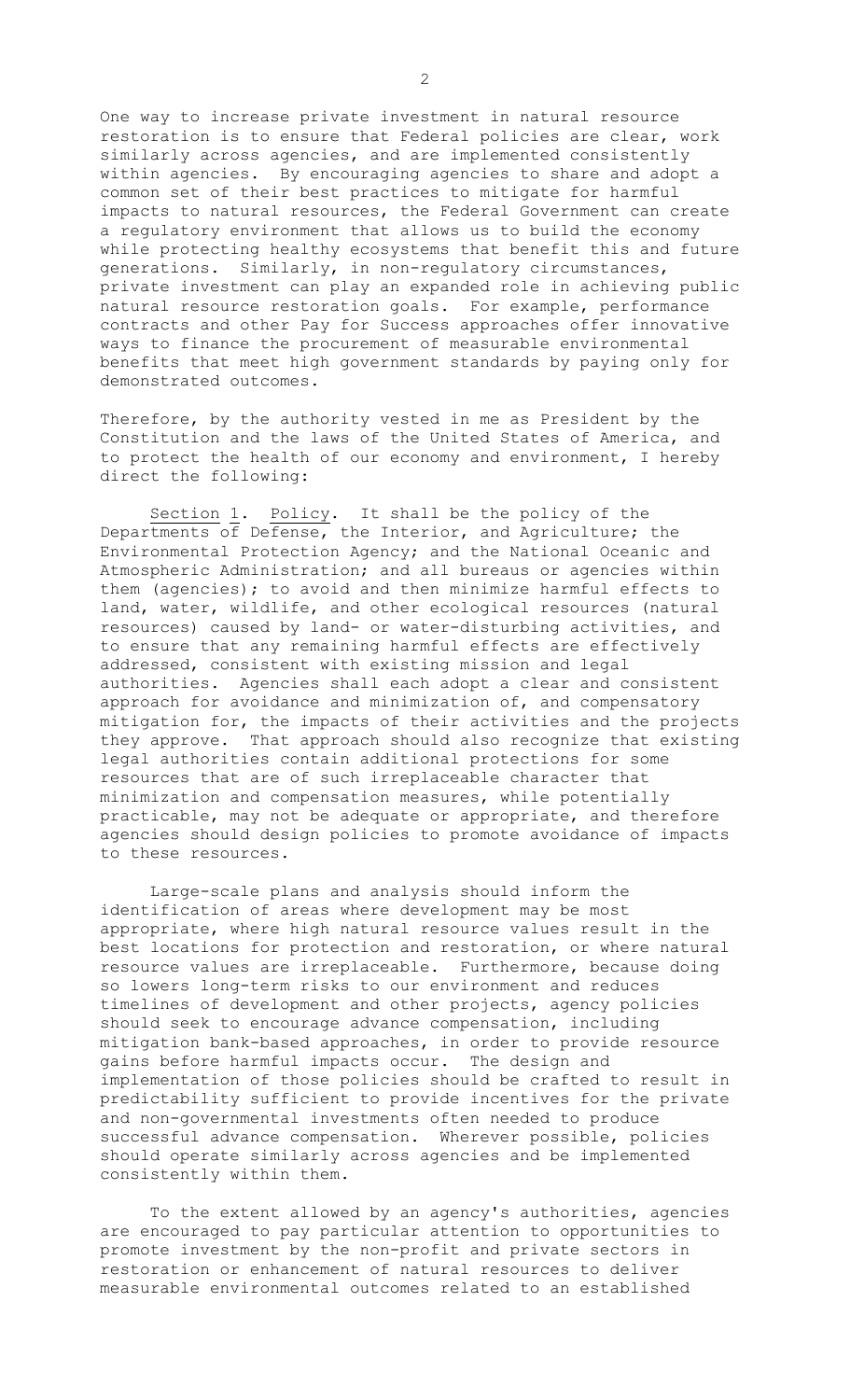natural resource goal, including, if appropriate, as part of a restoration plan for natural resource damages or for authorized investments made on public lands.

Sec. 2. Definitions. For the purposes of this memorandum:

(a) "Agencies" refers to the Department of Defense, Department of the Interior, Department of Agriculture, Environmental Protection Agency, and National Oceanic and Atmospheric Administration, and any of their respective bureaus or agencies.

(b) "Advance compensation" means a form of compensatory mitigation for which measurable environmental benefits (defined by performance standards) are achieved before a given project's harmful impacts to natural resources occur.

(c) "Durability" refers to a state in which the measurable environmental benefits of mitigation will be sustained, at minimum, for as long as the associated harmful impacts of the authorized activity continue. The "durability" of a mitigation measure is influenced by: (1) the level of protection or type of designation provided; and (2) financial and long-term management commitments.

(d) "Irreplaceable natural resources" refers to resources recognized through existing legal authorities as requiring particular protection from impacts and that because of their high value or function and unique character, cannot be restored or replaced.

(e) "Large-scale plan" means any landscape- or watershed-scale planning document that addresses natural resource conditions and trends in an appropriate planning area, conservation objectives for those natural resources, or multiple stakeholder interests and land uses, or that identifies priority sites for resource restoration and protection, including irreplaceable natural resources.

(f) "Mitigation" means avoiding, minimizing, rectifying, reducing over time, and compensating for impacts on natural resources. As a practical matter, all of these actions are captured in the terms avoidance, minimization, and compensation. These three actions are generally applied sequentially, and therefore compensatory measures should normally not be considered until after all appropriate and practicable avoidance and minimization measures have been considered.

Sec. 3. Establishing Federal Principles for Mitigation. To the extent permitted by each agency's legal authorities, in addition to any principles that are specific to the mission or authorities of individual agencies, the following principles shall be applied consistently across agencies to the extent appropriate and practicable.

(a) Agencies should take advantage of available Federal, State, tribal, local, or non-governmental large-scale plans and analysis to assist in identifying how proposed projects potentially impact natural resources and to guide better decision-making for mitigation, including avoidance of irreplaceable natural resources.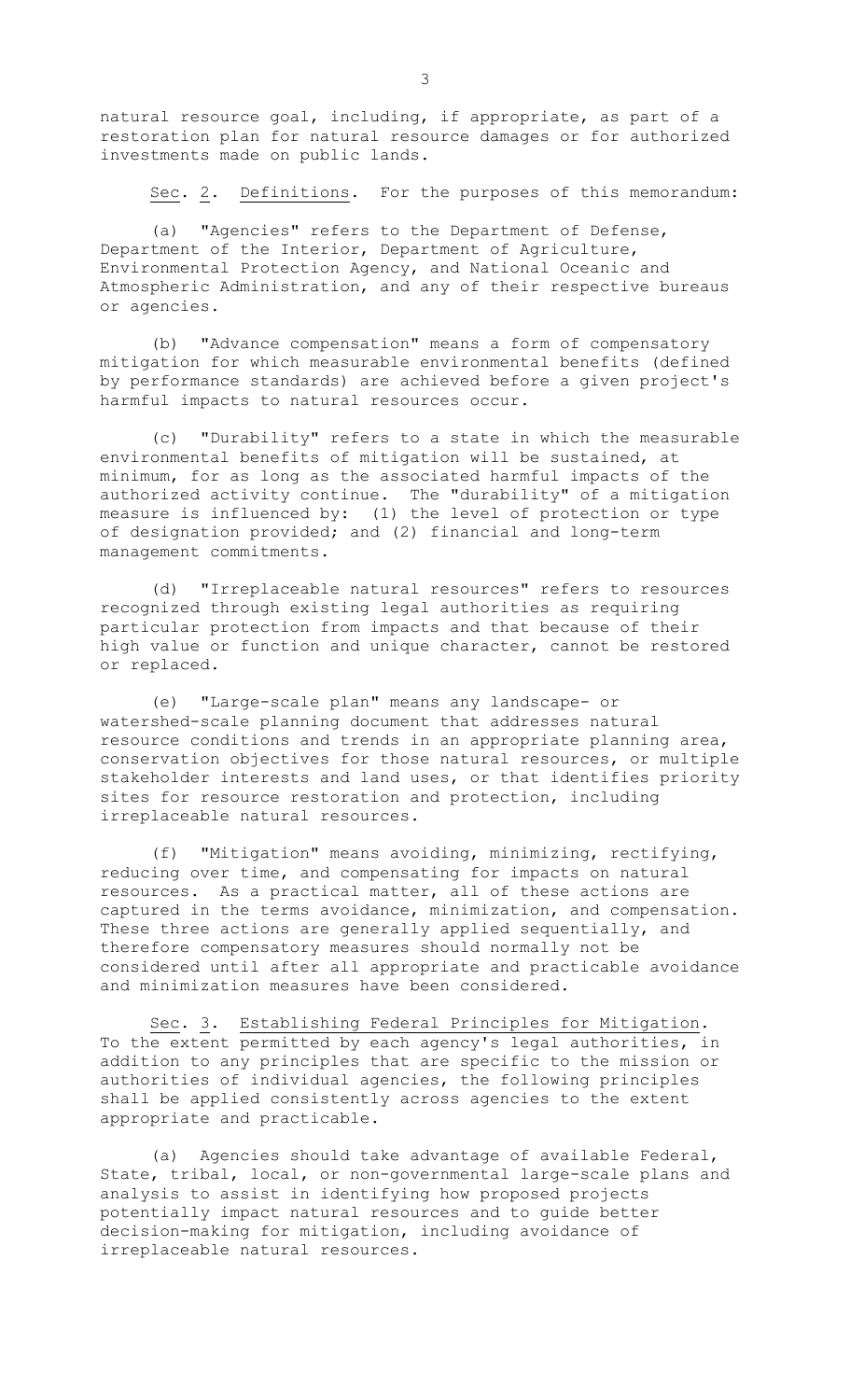(b) Agencies' mitigation policies should establish a net benefit goal or, at a minimum, a no net loss goal for natural resources the agency manages that are important, scarce, or sensitive, or wherever doing so is consistent with agency mission and established natural resource objectives. When a resource's value is determined to be irreplaceable, the preferred means of achieving either of these goals is through avoidance, consistent with applicable legal authorities. Agencies should explicitly consider the extent to which the beneficial environmental outcomes that will be achieved are demonstrably new and would not have occurred in the absence of mitigation (i.e. additionality) when determining whether those measures adequately address impacts to natural resources.

(c) With respect to projects and decisions other than in natural resource damage cases, agencies should give preference to advance compensation mechanisms that are likely to achieve clearly defined environmental performance standards prior to the harmful impacts of a project. Agencies should look for and use, to the extent appropriate and practicable, available advance compensation that has achieved its intended environmental outcomes. Where advance compensation options are not appropriate or not available, agencies should give preference to other compensatory mitigation practices that are likely to succeed in achieving environmental outcomes.

(d) With respect to natural resource damage restoration plans, natural resource trustee agencies should evaluate criteria for whether, where, and when consideration of restoration banking or advance restoration projects would be appropriate in their guidance developed pursuant to section 4(d) of this memorandum. Consideration under established regulations of restoration banking or advance restoration strategies can contribute to the success of restoration goals by delivering early, measurable environmental outcomes.

(e) Agencies should take action to increase public transparency in the implementation of their mitigation policies and guidance. Agencies should set measurable performance standards at the project and program level to assess whether mitigation is effective and should clearly identify the party responsible for all aspects of required mitigation measures. Agencies should develop and use appropriate tools to measure, monitor, and evaluate effectiveness of avoidance, minimization, and compensation policies to better understand and explain to the public how they can be improved over time.

(f) When evaluating proposed mitigation measures, agencies should consider the extent to which those measures will address anticipated harm over the long term. To that end, agencies should address the durability of compensation measures, financial assurances, and the resilience of the measures' benefits to potential future environmental change, as well as ecological relevance to adversely affected resources.

(g) Each agency should ensure consistent implementation of its policies and standards across the Nation and hold all compensatory mitigation mechanisms to equivalent and effective standards when implementing their policies.

(h) To improve the implementation of effective and durable mitigation projects on Federal land, agencies should identify, and make public, locations on Federal land of authorized impacts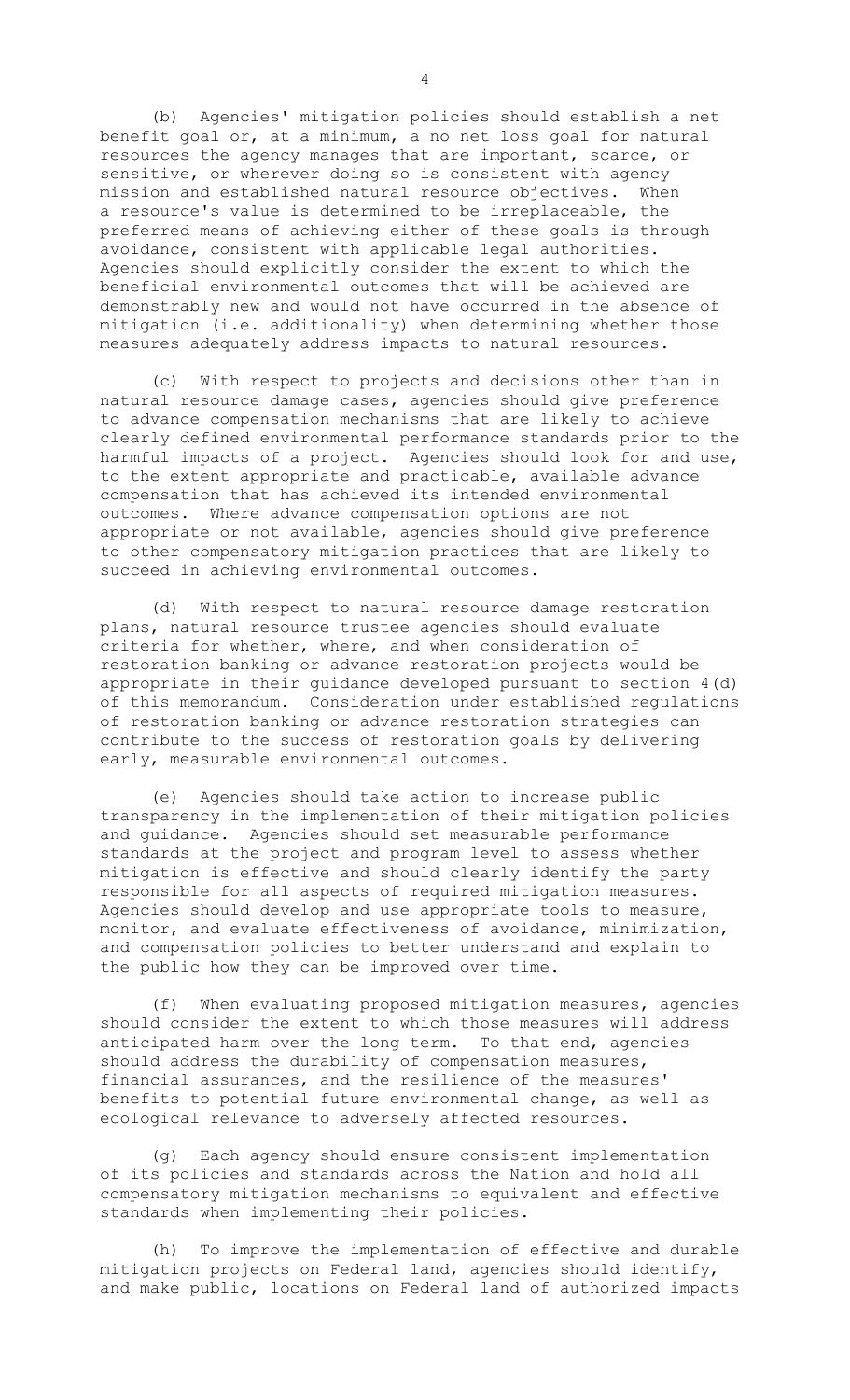and their associated mitigation projects, including their type, extent, efficacy of compliance, and success in achieving performance measures. When compensatory actions take place on Federal lands and waters that could be open to future multiple uses, agencies should describe measures taken to ensure that the compensatory actions are durable.

Sec. 4. Federal Action to Strengthen Mitigation Policies and Support Private Investment in Restoration. In support of the policy and principles outlined above, agencies identified below shall take the following specific actions.

(a) Within 180 days of the date of this memorandum, the Department of Agriculture, through the U.S. Forest Service, shall develop and implement additional manual and handbook guidance that addresses the agency's approach to avoidance, minimization, and compensation for impacts to natural resources within the National Forest System. The U.S. Forest Service shall finalize a mitigation regulation within 2 years of the date of this memorandum.

(b) Within 1 year of the date of this memorandum, the Department of the Interior, through the Bureau of Land Management, shall finalize a mitigation policy that will bring consistency to the consideration and application of avoidance, minimization, and compensatory actions or development activities and projects impacting public lands and resources.

(c) Within 1 year of the date of this memorandum, the Department of the Interior, through the U.S. Fish and Wildlife Service, shall finalize a revised mitigation policy that applies to all of the U.S. Fish and Wildlife Service's authorities and trust responsibilities. The U.S. Fish and Wildlife Service shall also finalize an additional policy that applies to compensatory mitigation associated with its responsibilities under the Endangered Species Act of 1973. Further, the U.S. Fish and Wildlife Service shall finalize a policy that provides clarity to and predictability for agencies and State governments, private landowners, tribes, and others that take action to conserve species in advance of potential future listing under the Endangered Species Act. This policy will provide a mechanism to recognize and credit such action as avoidance, minimization, and compensatory mitigation.

(d) Within 1 year of the date of this memorandum, each Federal natural resource trustee agency will develop guidance for its agency's trustee representatives describing the considerations for evaluating whether, where, and when restoration banking or advance restoration projects would be appropriate as components of a restoration plan adopted by trustees. Agencies developing such guidance will coordinate for consistency.

(e) Within 1 year of the date of this memorandum, the Department of the Interior will develop program guidance regarding the use of mitigation projects and measures on lands administered by bureaus or offices of the Department through a land-use authorization, cooperative agreement, or other appropriate mechanism that would authorize a project proponent to conduct actions, or otherwise secure conservation benefits, for the purpose of mitigating impacts elsewhere.